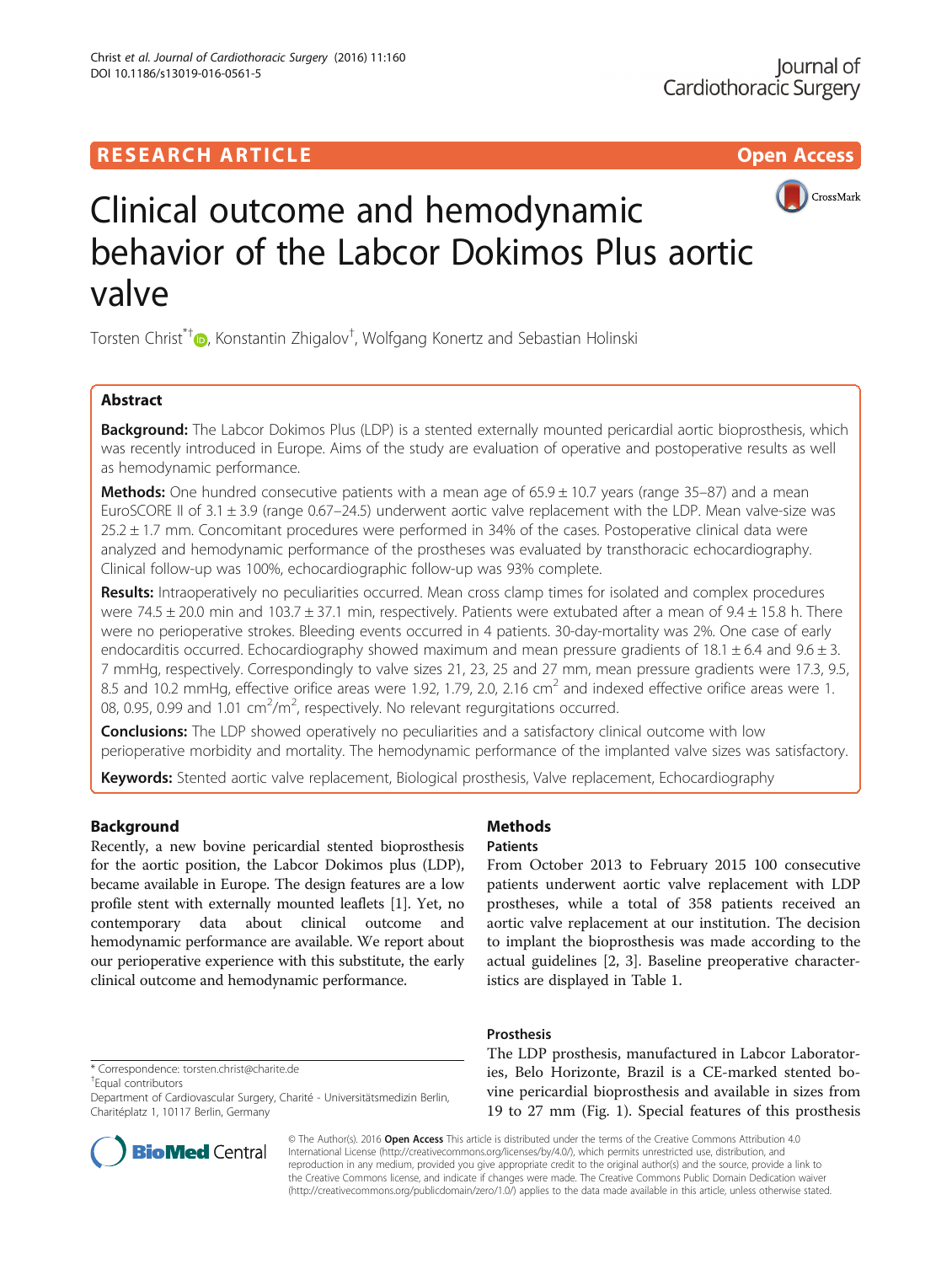<span id="page-1-0"></span>

| <b>Table 1</b> Baseline characteristics and risk stratification |  |
|-----------------------------------------------------------------|--|
|-----------------------------------------------------------------|--|

| Characteristic                                        | Number                           |  |
|-------------------------------------------------------|----------------------------------|--|
| Number of patients (n)                                | 100                              |  |
| • Age in years $\pm$ standard deviation               | $65.9 \pm 10.7$                  |  |
| Gender                                                |                                  |  |
| $\cdot$ Male $(n)$                                    | 77                               |  |
| $\cdot$ Female (n)                                    | 23                               |  |
| Body surface area $\pm$ standard<br>deviation $(m^2)$ | $2.0 \pm 0.2$                    |  |
| Aortic valve lesion                                   |                                  |  |
| · Stenosis (n)                                        | 55                               |  |
| • Requrgitation $(n)$                                 | 25                               |  |
| • Mixed lesion (n)                                    | 20                               |  |
| • Active endocarditis (n)                             | 9                                |  |
| Predominant cardiac rhythm                            |                                  |  |
| · Sinus rhythm (n)                                    | 73                               |  |
| • Atrial fibrillation (n)                             | 27                               |  |
| Concomitant disease                                   |                                  |  |
| • Coronary artery disease (n)                         | 38                               |  |
| • Arterial hypertension (n)                           | 67                               |  |
| • Pulmonary hypertension (n)                          | 7                                |  |
| • Renal dysfunction (n)                               | 32                               |  |
| · Diabetes mellitus (n)                               | 22                               |  |
| • Obesity $(n)$                                       | 30                               |  |
| $NYHA$ class (Mean $\pm$ standard deviation)          | $2.6 \pm 0.7$                    |  |
| EuroSCORE II                                          | $3.1 \pm 3.9$<br>Range: 0.7-24.5 |  |
| • Isolated aortic valve replacement                   | $2.0 \pm 1.7$<br>Range 0.7-8.2   |  |
| • Complex procedures                                  | $5.9 \pm 3.8$<br>Range 0.7-24.5  |  |



are a low profile, an acetal copolymer stent covered with polyester, externally mounted pre-molded leaflets fixed with glutaraldehyde at zero pressure as well as a so called Reducer® anti-calcification treatment.

# Surgical technique

A right upper hemisternotomy in the 4th intercostal space was performed for isolated aortic valve replacement and full sternotomy for combined procedures. Standard cannulation of the ascending aorta and the right atrium was performed in all cases except in two patients with additional tricuspid valve repair. In these cases bicaval cannulation was performed. Usually normothermic perfusion was used. However, in complex cases with impaired ventricular function mild hypothermia (32–34 °C) was applied. After clamping of the aorta, intermittent antegrade blood cardioplegia according to Calafiore was performed. The ascending aorta was transversely opened 1–2 cm above the commissures for half of its circumference. After resection of the diseased valve and thorough annular decalcification, sizing with ball-sizers and LDP-sizers was performed. The appropriate prosthesis was implanted with 12–20 horizontal felt-armed mattress sutures. The prosthesis was positioned either supra-annularly or intra-annularly depending on the distance between the aortic annulus and the coronary ostia, the position of the coronary ostia, calcifications in the coronary sinus and the size of the annulus and the sinus coronarius. The intra-annular position was chosen in patients with tubular sinuses, possible coronary obstruction by the bioprosthesis and in patients with aortic annuli above 29 mm. In smaller annuli (≤21 mm), stentless valves were implanted (according to institutional guidelines), what represents a selection bias for this study. Mitral valve procedures (with or without left atrial ablation), distal coronary anastomoses and aortic annular enlargement were performed before implantation of the LDP. Tricuspid procedures were performed on the beating heart after the aortic valve replacement. Aortic annular enlargement was done using the Manouguian technique using a patch of bovine pericardium to reconstruct the extended aortotomy into the non-coronary cusp and the subaortic curtain. The function of the prosthesis was controlled by trans-esophageal echocardiography.

# Clinical follow-up

After approval by the local Ethics Committee pre-, intraand early postoperative (until discharge) data were prospectively collected. Hemodynamic performance was evaluated using transthoracic echocardiography at discharge. It was performed with a GE Vivid 7 Dimension (General Electric, Fairfield, Connecticut, USA) to check morphology and function of the implanted prostheses.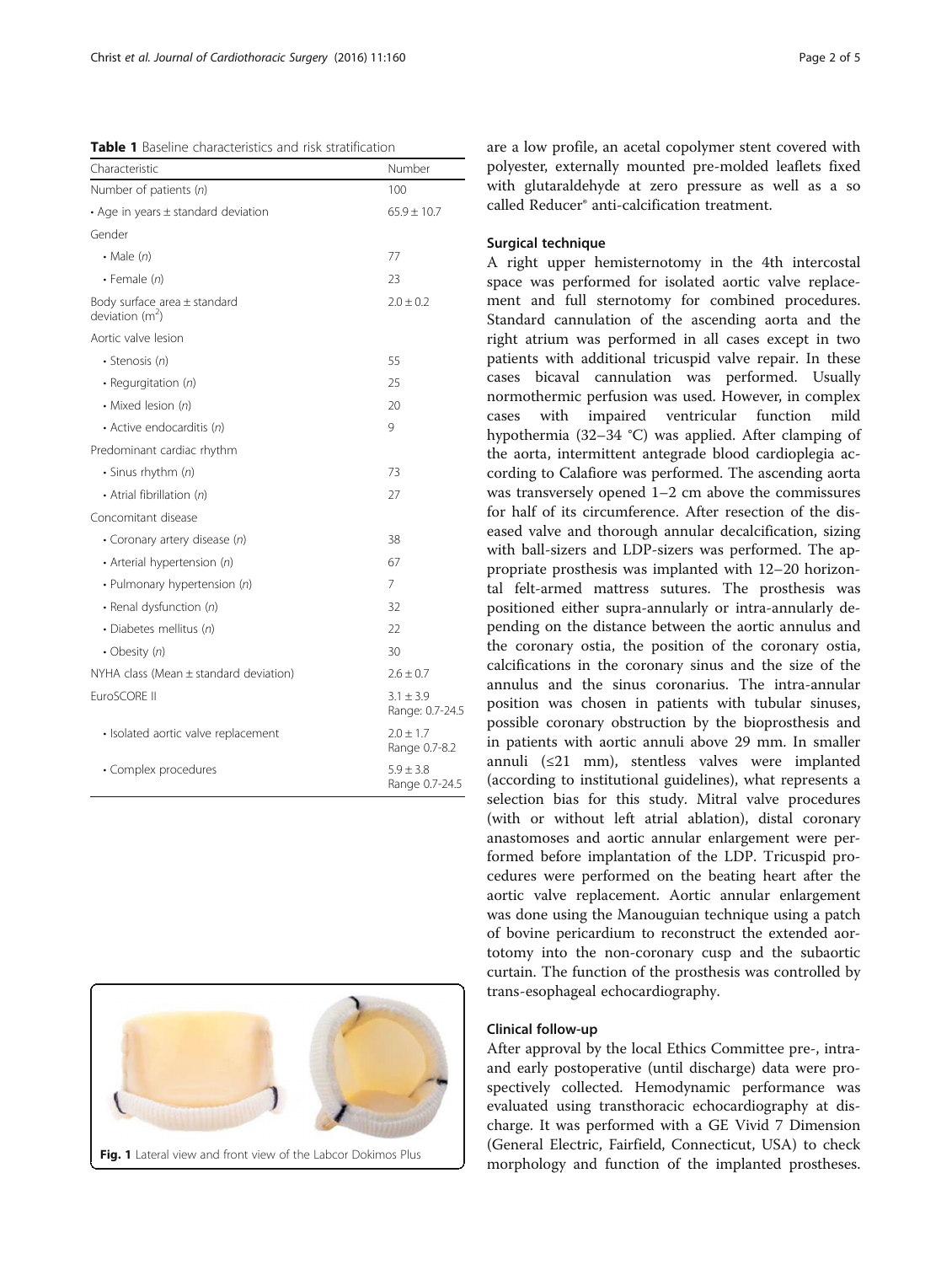Two-dimensional and Doppler transthoracic echocardiography was performed. Mean values for each measurement were derived from three beats in sinus rhythm, and five beats in those in non-sinus rhythm. Transaortic flow velocities were assessed by continuous–wave Doppler, while flow velocities in the left ventricular outflow tract were assessed by pulsed–wave Doppler. Pressure gradients were calculated using the Bernoulli equation. The effective aortic valve orifice area (EOA) was calculated with the continuity equation and indexed by the body surface area of the patient (EOAI).

## **Statistics**

All data were prospectively collected and analyzed with SPSS Statistics version 22.0.0 (SPSS Inc., Chicago, Illinois). Descriptive statistics are reported as the mean ± standard deviation for continuous variables and as absolute frequencies and percentages for categorical variables.

# Results

Operative details are presented in Table 2. Smaller valve sizes  $(\leq 21$  mm) were implanted rarely, due to institutional guidelines to implant stentless valves in these cases. Intra-annularly implantation of the LDP was performed due to a wide aortic annulus (>29 mm,  $n = 23$ ), possible coronary obstruction  $(n = 18)$  and calcification or anatomical anomalies of the Valsalva sinuses ( $n = 16$ ). Supra-annularly implantation was performed in the rest of the patients. No intraoperative complications occurred and intraoperative mortality was 0%. Patients were extubated after a mean of  $9.4 \pm 15.8$  h. Three patients developed a low cardiac output syndrome postoperatively and therefore received extracorporeal life support (ECLS) within the first 24 h after the operation. These patients had undergone complex combined procedures and suffered preoperatively from an impaired left ventricular function with a left ventricular ejection fraction ≤ 35%. ECLS could be weaned in two patients at the 4th and 5th day postoperatively, respectively. However, both patients died due to intractable ventricular fibrillation and septic multi-organ failure at the 9th and 44th postoperative day, respectively. The third patient died at the 6th postoperative day due to multi-organ failure. No other fatalities occurred. Hence, in patients with complex procedures the 30-day mortality was 5.9% and the hospital mortality 8.8%. For patients undergoing isolated valve replacement the 30-day mortality was 0%.

Postoperative complications included re-exploration for bleeding, which had to be performed in four patients. Furthermore, eight patients developed acute renal insufficiency and required temporary dialysis. Insertion of a permanent pacemaker became necessary in six patients. There were no strokes or deep sternal wound infections.

#### Table 2 Operative characteristics

| Procedure                               | Number           |
|-----------------------------------------|------------------|
| Isolated aortic valve replacement $(n)$ | 66               |
| Combined procedures (n)                 | 34               |
| • Coronary artery bypass grafting (n)   | 21               |
| • Mitral Valve Replacement (n)          | 5                |
| • Mitral Valve Repair (n)               | 3                |
| • Left atrial ablation (n)              | 3                |
| • Ascending Aorta Replacement (n)       | $\overline{2}$   |
| • Tricuspid Valve Reconstruction (n)    | 2                |
| • Aortic Annular Enlargement (n)        | $\overline{2}$   |
| Implanted valve sizes                   |                  |
| $\cdot$ 21 mm $(n)$                     | 3                |
| $\cdot$ 23 mm $(n)$                     | 20               |
| $\cdot$ 25 mm $(n)$                     | 41               |
| $\cdot$ 27 mm $(n)$                     | 36               |
| Technique of implantation               |                  |
| · Supra-annularly (n)                   | 40               |
| $\cdot$ Intra-annularly (n)             | 60               |
| Duration of procedure (min)             | $212.4 \pm 57.7$ |
| · Isolated procedures (min)             | $189.2 \pm 36.3$ |
| • Combined procedures (min)             | $257.2 \pm 65.4$ |
| Cardiopulmonary bypass time (min)       | $113.6 \pm 40.6$ |
| · Isolated procedures (min)             | $96.6 \pm 25.3$  |
| • Combined procedures (min)             | $140.2 \pm 45.7$ |
| Aortic cross clamp time (min)           | $84.8 \pm 30.0$  |
| · Isolated procedures (min)             | $74.5 \pm 20.0$  |
| • Combined procedures (min)             | $103.7 \pm 37.1$ |

One case of early postoperative endocarditis occurred, which led to a successful secondary valve replacement at the 30th postoperative day. Patients were discharged after a mean of  $10.5 \pm 6.9$  days.

Echocardiography was analyzed for 93% of the cases. Excluded were data of 7 patients, due to insufficient conditions early postoperatively  $(n = 4)$ , death  $(n = 2;$  patients with ECLS, who died on the 6th and 9th day postoperatively) and endocarditis  $(n = 1)$ . Maximum and mean prosthetic pressure gradients at discharge were  $18.1 \pm 6.4$  and  $9.6 \pm 3.7$  mmHg, respectively. Mean EOA and mean EOAI were  $2.01 \pm 0.52$  cm<sup>2</sup> and  $0.99 \pm$  $0.25 \text{ cm}^2/\text{m}^2$ , respectively. Two cases of severe patientprosthesis mismatch  $(EOAI < 0.65 cm<sup>2</sup>/m<sup>2</sup>)$  were observed (mean body mass index in these patients was 33.3). Twenty-one cases of moderate prosthesismismatch  $(EOAI > 0.65 cm<sup>2</sup>/m<sup>2</sup>$  and < 0.85 cm<sup>2</sup>/m<sup>2</sup>) were observed. No relevant central or para-valvular regurgitation was evident. No structural or nonstructural valve dysfunctions and no valve thrombosis could be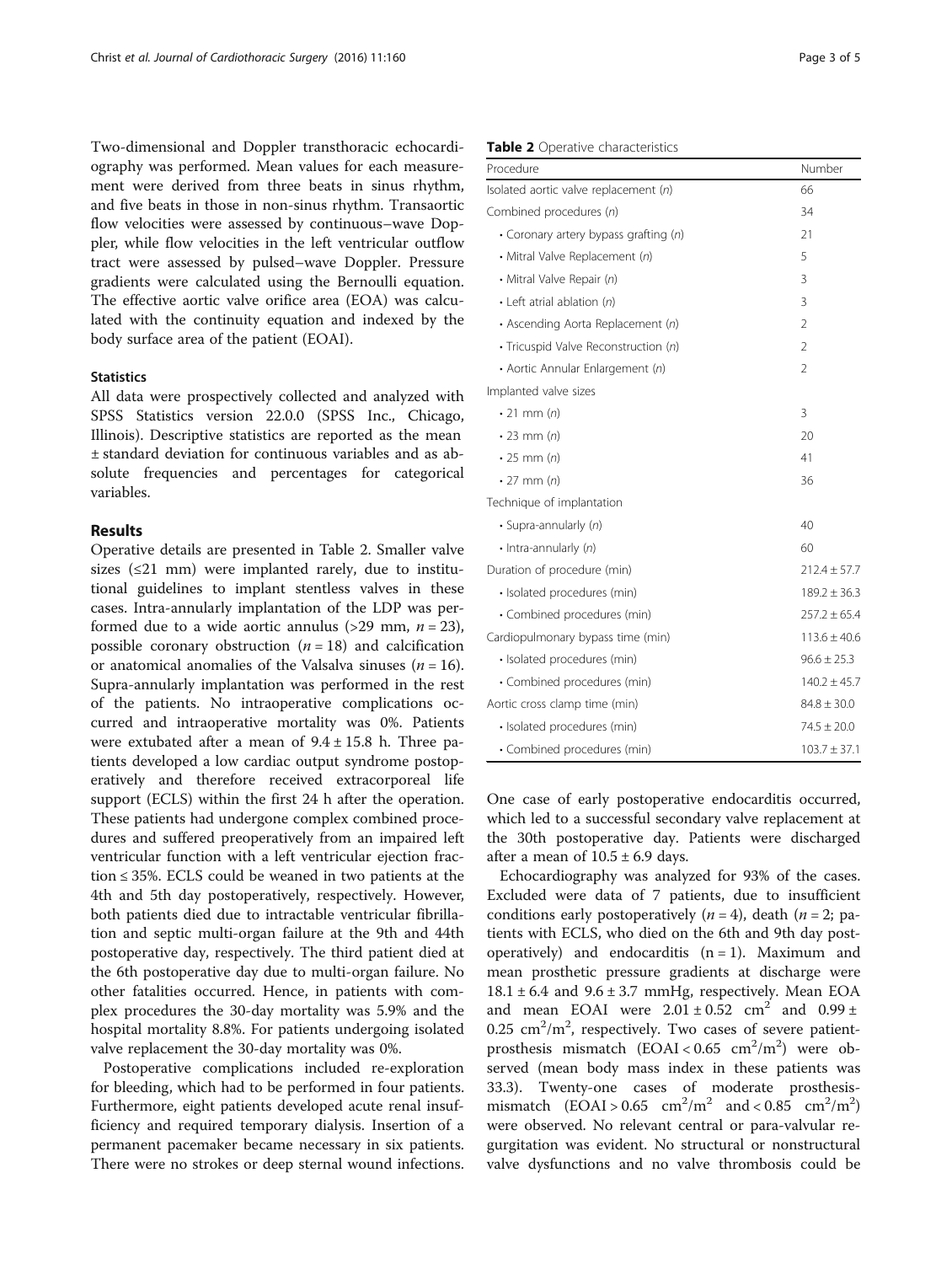observed. Table 3 provides the detailed hemodynamic data according to the different valve sizes.

## **Discussion**

Conventional aortic valve replacement is still a gold standard for patients with relevant aortic valve disease without excessive risk profile. Biological substitutes are recommended for patients older than 65 years or those with contraindications to systemic anticoagulation [\[2, 3](#page-4-0)]. Stented biological substitutes are easy to implant and show acceptable hemodynamic performances. However, there is still the necessity to improve these valves concerning hemodynamic properties and clinical performance as well as durability. The LDP was launched in Europe in 2013. It´s innovative design combined with a novel anti-calcification treatment makes it a promising substitute in the category of stented bioprostheses. To our knowledge, this is the first study that reports early postoperative outcome and hemodynamic data in a European population.

Procedural data, including cross clamp times, were comparable to other stented bio-prosthetic heart valves and verify the simplicity and safety of the LDPimplantation [\[4](#page-4-0)–[6\]](#page-4-0). However, one has to consider the low mean age and predicted risk of the study cohort, which was triggered by the increasing use of transfemoral aortic valve replacement in our institution in older high risk patients. Noticeably, intra-annularly implantation occurred very frequently. This is triggered by the institutional guideline to implant stentless valves in smaller annuli, which leaves the stented valves for larger annuli, where in turn intra-annularly implantation can be advantageous. This proceeding also led to a predominant male study population, by eliminating female patients with small annuli. Consequently, 64% of valve size 27 mm was implanted intra-annularly.

The early clinical results after implantation of the LDP were within normal limits for bioprostheses. The postoperative course of most patients was uneventful. However, the need of permanent pacemakers in six patients was slightly higher than reported for the SJM Trifecta [[7\]](#page-4-0). Moreover, there were eight patients requiring temporary dialysis postoperatively. However, those patients

were multi-morbid and all but one had undergone complex procedures. The 30-day mortality of 2.0% was lower than the EuroSCORE II predicted mortality  $(3.1 \pm 3.9\%)$ , which is actually one of the best predictors for hospital mortality after aortic valve replacement [\[8](#page-4-0)].

At first glance, hemodynamic data of the LDP in this study were conclusive. Mean results, regarding pressure gradients, EOA and EOAI were comparable or even better than other bioprostheses, like the St. Jude Medical Trifecta, the Sorin Mitroflow, the Medtronic Mosaic or the Sorin Freedom Solo [\[6, 9](#page-4-0)–[11\]](#page-4-0). While analyzing these data it´s to consider, that the body surface area of our study population was relatively high (but normal and typical for German inhabitants), which lowered the EOAI results. Additionally, only two cases of severe patient-prosthesis-mismatch were evident. These cases occurred in obese patients with valve size 25 mm, where obesity biased (lowered) the EOAI by causing a higher body surface area. Notably, also 8 of the 21 patients with moderate-patient-prosthesis mismatch were obese (body mass index above 30). But at second glance, hemodynamic outcome with regard to the labelled valve sizes showed conflicting results in comparison to various other available bioprostheses. For this evaluation, data of the 21 mm LDP was not considered, due to the low number of cases. Data for valve-sizes 23 mm and 25 mm were comparable to data published for the SJM Trifecta regarding pressure gradients, EOA and EOAI [[7](#page-4-0), [12](#page-4-0)]. In contrast, data for size 27 mm showed inferior results than the SJM Trifecta. The comparison to the Sorin Mitroflow, a stented pericardial bioprostheses, showed comparable pressure gradients for valve-sizes 23 mm and 25 mm, whereas LDP size 27 mm showed higher gradients [[9\]](#page-4-0). The EOAI of the Sorin Mitroflow was lower for all valve sizes, but the gap to the LDP was closest for the 27 mm prosthesis. The Medtronic Mosaic, a stented porcine bioprostheses, showed higher mean pressure gradients for valve sizes 23 mm and 25 mm and comparable values for size 27 mm [\[10](#page-4-0)]. Upon consideration of the EOA of the Medtronic Mosaic, values were comparable for valve sizes 23 mm and 25 mm, and higher for size 27 mm [[10\]](#page-4-0). The first generation porcine stentless valves (Medtronic Freestyle,

Table 3 Echocardiographic results according to labeled valve sizes

| Valve size (mm)                                            | 21              | 23              | 25              | 27              |
|------------------------------------------------------------|-----------------|-----------------|-----------------|-----------------|
| Number                                                     |                 | 18              | 39              | 33              |
| Mean Pressure<br>Gradient in mmHg                          | $17.3 + 6.7$    | $9.6 \pm 3.0$   | $8.5 \pm 3.1$   | $10.2 + 3.6$    |
| Maximum Pressure gradient in mmHg                          | $29.7 + 12.1$   | $19.3 + 4.9$    | $16.5 \pm 5.8$  | $19.1 \pm 5.8$  |
| Effective Orifice Area<br>in $cm2$                         | $1.92 + 0.44$   | $1.79 \pm 0.36$ | $2.0 \pm 0.6$   | $2.16 \pm 0.47$ |
| Indexed Effective Orifice Area in $\text{cm}^2/\text{m}^2$ | $1.08 \pm 0.33$ | $0.95 \pm 0.18$ | $0.99 \pm 0.29$ | $1.01 \pm 0.24$ |